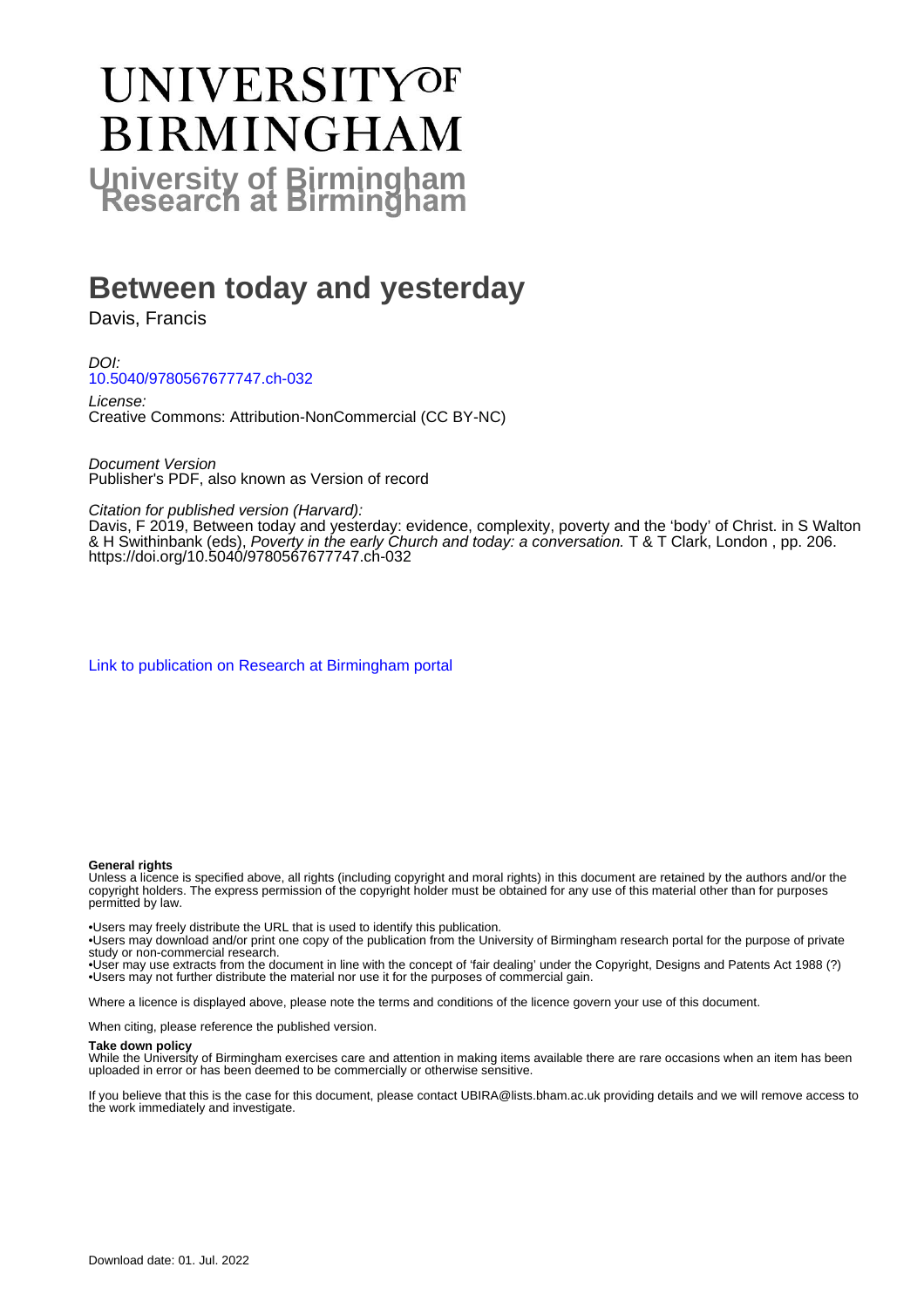## BLOOMSBURY COLLECTIONS

Davis, Francis. "Between Today and Yesterday: Evidence, Complexity, Poverty and the 'Body' of Christ." Poverty in the Early Church and Today: A Conversation. Ed. Walton Steve and Swithinbank Hannah. London: T&T Clark, 2019. 206–215. Bloomsbury Collections. Web. 27 Jan. 2020. <http://dx.doi.org/10.5040/9780567677747.ch-032>.

Downloaded from Bloomsbury Collections, **[www.bloomsburycollections.com](http://www.bloomsburycollections.com)**, 27 January 2020, 10:38 UTC.

Access provided by: University of Birmingham

Copyright © Steve Walton, Hannah Swithinbank and contributors 2019. You may share this work for non-commercial purposes only, provided you give attribution to the copyright holder and the publisher.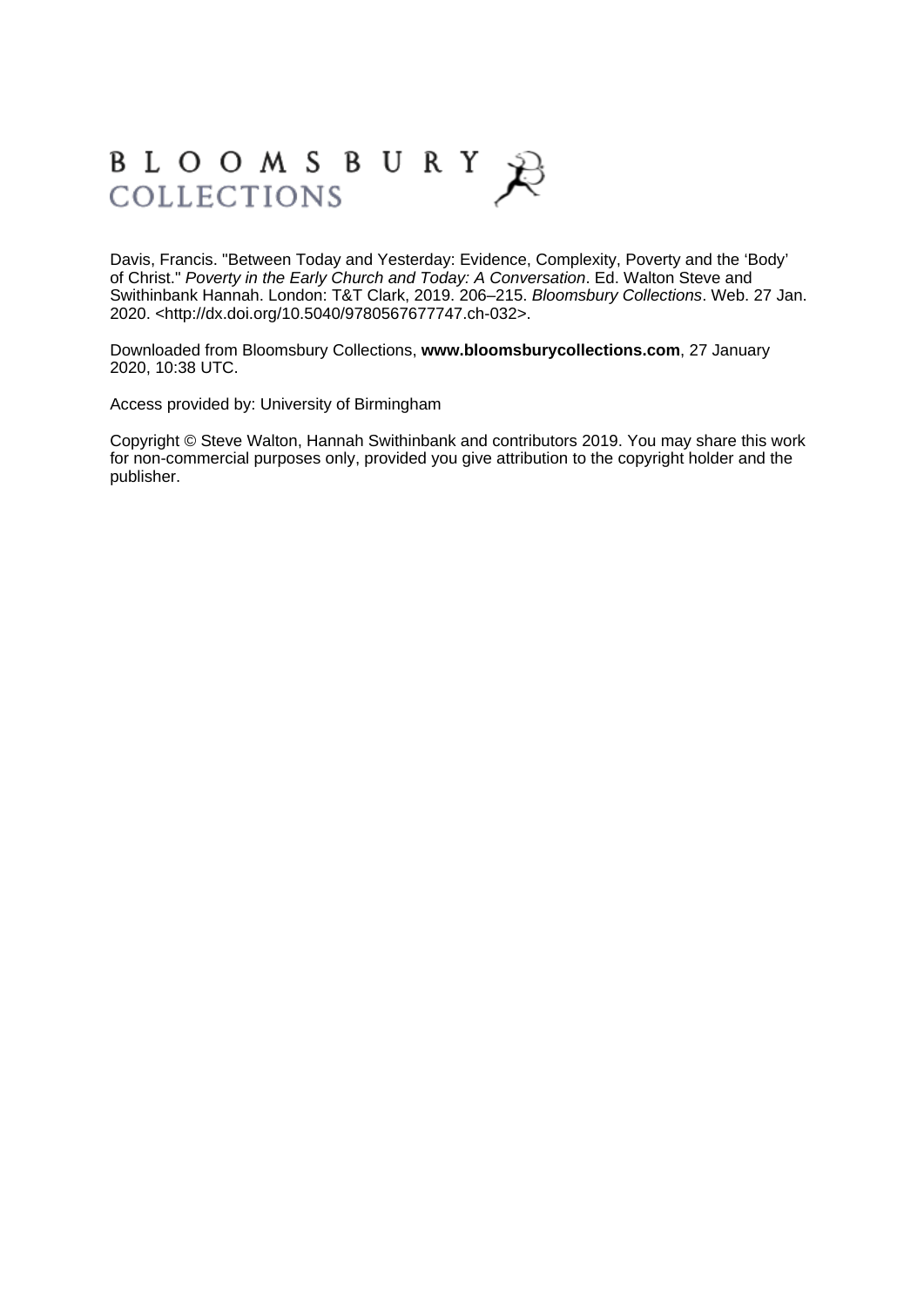#### 32

⊕

### Between Today and Yesterday: Evidence, Complexity, Poverty and the 'Body' of Christ

Francis Davis

#### Introduction

 In this collection, we have explored the power of benefaction, ideas of the deserving and undeserving poor and notions of who might be responsible for the poor. As we have seen, these are contested terms, and in this essay, I want to suggest that they are today all the more contested and contestable. On the one hand, I will argue, this is because the social challenges and contexts which poor people face, and in which they find themselves, are now more complex than ever before, and what we know about the sources of those challenges is both more and less complete than ever before. On the other hand, I will propose, this is because that complexity provides immense challenges for the Christian paradigms by which we seek to discern modern needs and, indeed, may be confronting the Christian social tradition with challenges so demanding to some of its assumptions that it leaves it in a kind of analytical bind. And, of course, 'today' we know much more than we did 'yesterday' about how the Christian Church itself performs in these regards.

 First, I will turn to aspects of how this may shape our interpretation and notions of 'evidence' and so authority. Second, I will tease out some of the problems we may face in the light of new patterns of complexity. Third, I will explore how these factors may impact our ideas of poverty by reference to a particular set of human issues and, finally, set out some research areas that seem to be a natural development of the book's conversation.

#### Motivation, behaviour and 'evidence'

 When, in 2008, my *Moral But No Compass: Church, Government and the Future of Welfare* was published, it caused a storm.<sup>1</sup> The *Times* and *Sunday Times* led with coverage of its

9780567677761\_pi-228.indd 206 99-Nov-18 2:29:58 PM 9-Nov-18 2:29:58 PM 9-Nov-18 2:29:58 PM 9-Nov-18 2:29:58 PM

 $\textcolor{blue}{\textcircled{\star}}$ 

<sup>&</sup>lt;sup>1</sup> Francis Davis, Elizabeth Paulhus and Andrew Bradstock, Moral But No Compass: Church, Government and the Future of Welfare (Cambridge: Von Hugel Institute and Marple: Matthew James, 2008).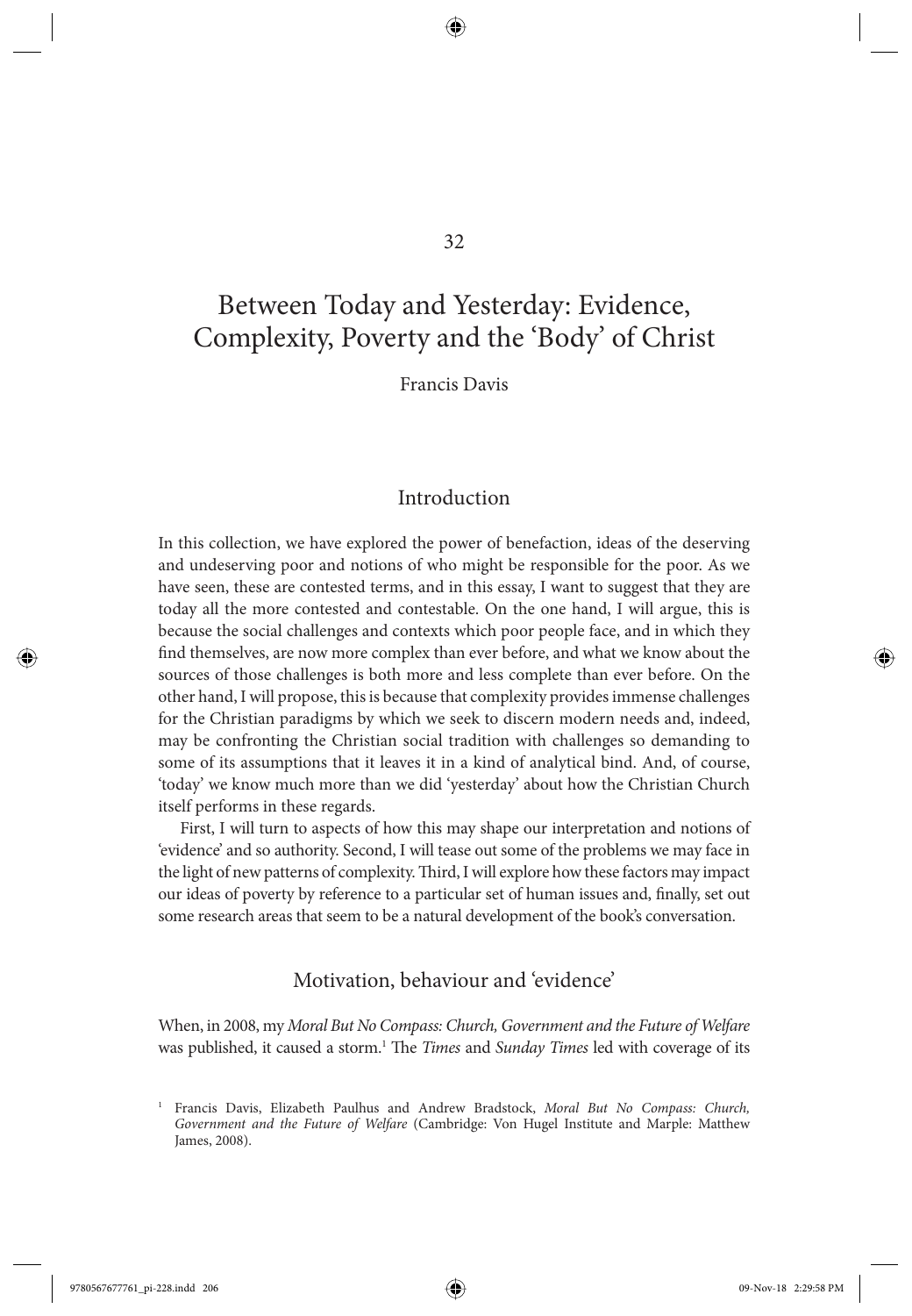findings and the BBC TV News as well.<sup>2</sup> Over the next days, the publication was the subject of leaders in every major UK daily newspaper, scrutiny through op-eds and lectures and comment by the Archbishops of Canterbury and York, and parliamentary debate. It then began its gradual percolation into the cycles of academic citation and discussion. What was notable throughout this period was that while those in the policymaking community reacted pragmatically to the 'empirical evidence' we had gathered on Anglican volunteering, philanthropic cashflows, capacity, capabilities and institutional reach, a variety of strands within the churches reacted, instead, against what they perceived to be an implicit assumption the publication had made, namely, that 'data' trumped theology. We were also accused of falling foul of 'government's tendency to want to "make use" of the church whose role is actually not to "do" anything but to "be" prophetic'.<sup>3</sup> One current senior Anglican bishop explains this as a reaction to a mirror being held up to the church's decision-making itself, but, either way, what was also conceivably at stake was an older dispute between the relative veracity – and authority – of the 'sacred' and 'social' sciences as intense as the one that Christians may have explored in more depth elsewhere, namely, that between 'science' and 'faith'.<sup>4</sup>

 It is a repeated claim in modern English Christian discourse – especially that of evangelicals and some Catholics – that faith *motivates* social action. This elucidation of a continuum between religious conviction, an idea of responsibility and consequent behaviours is a constant theme in many fora and one that arises in parts of the papers in this collection. To question this linkage can attract furious Christian protest and accusations of being unbiblical and even 'lacking poetry'.<sup>5</sup> Thus, while Joachim Jeremias, in his classic study, may have given us an ability to interpret Jerusalem at the time of Jesus through an economic and social lens, 6 the challenge we face now is our ability to make sense of our present Christian claims in the context of the exponentially increasing scope of the social and political sciences. Disciplines such as geography, sociology which is rediscovering religion 'after' the secularization thesis, epidemiology

- <sup>2</sup> E.g. Ruth Gledhill, 'Church Attacks Labour for Betraying Christians', *The Times*, 7 June 2008 ( https://www.thetimes.co.uk/article/church-attacks-labour-for-betraying-christians-vhnmkfh f859 , accessed March 2018); and Ruth Gledhill, 'Ignored and Spurned, the Church has lost its Faith in Government', *The Times*, 7 June 2008 (https://www.thetimes.co.uk/article/ignored-and-spurnedthe-church-has-lost-its-faith-in-government-3qmhjqql06x, accessed March 2018).
- This was a challenge offered constructively by John Atherton when I gave the first Ronald Preston Lecture, outlining what would be in the report's findings at the University of Manchester (May 2010); and also the feedback of the head of public affairs of the Church of England to me, who, at a later public debate organized by the Church Urban Fund, suggested the arguments I made had a weakness of having 'no theology of sin' (Church Urban Fund/Diocesan Social Responsibility Officers' Conference, June 2010).
- See, e.g., the work of the Faraday Institute ( http://www.faraday.st-edmunds.cam.ac.uk/ , accessed March 2018) and John Cornwell's activities ( https://science-human.org/ , accessed March 2018), both in the University of Cambridge; and also Nick Spencer, *Darwin and God* (London: SPCK, 2009).
- I am thinking especially of Timothy Radcliffe, 'Relativising the Relativisers: A Theologian's Assessment of the Role of Sociological Explanation of Religious Phenomena and Theology Today', in *Sociology and Theology: Alliance and Conflict*, ed. David Martin, John Orme Mills and W. S. F. Pickering (Leiden: Brill, 2004), 165-77; Robin Gill, ed., *Theology and Sociology: A Reader*, new edn (London: Cassell, 1996); and also an intense exchange on choosing Nehemiah versus any other biblical book as a guide to the public sphere between the Jubilee Centre's Michael Schluter and the scholar and hermit Fr Thomas Cullinan (Epiphany Group, Prinknash Abbey, Jan 1990).
- Joachim Jeremias, *Jerusalem in the Time of Jesus* (London: SCM, 1969).

 $\textcolor{blue}{\textcircled{\star}}$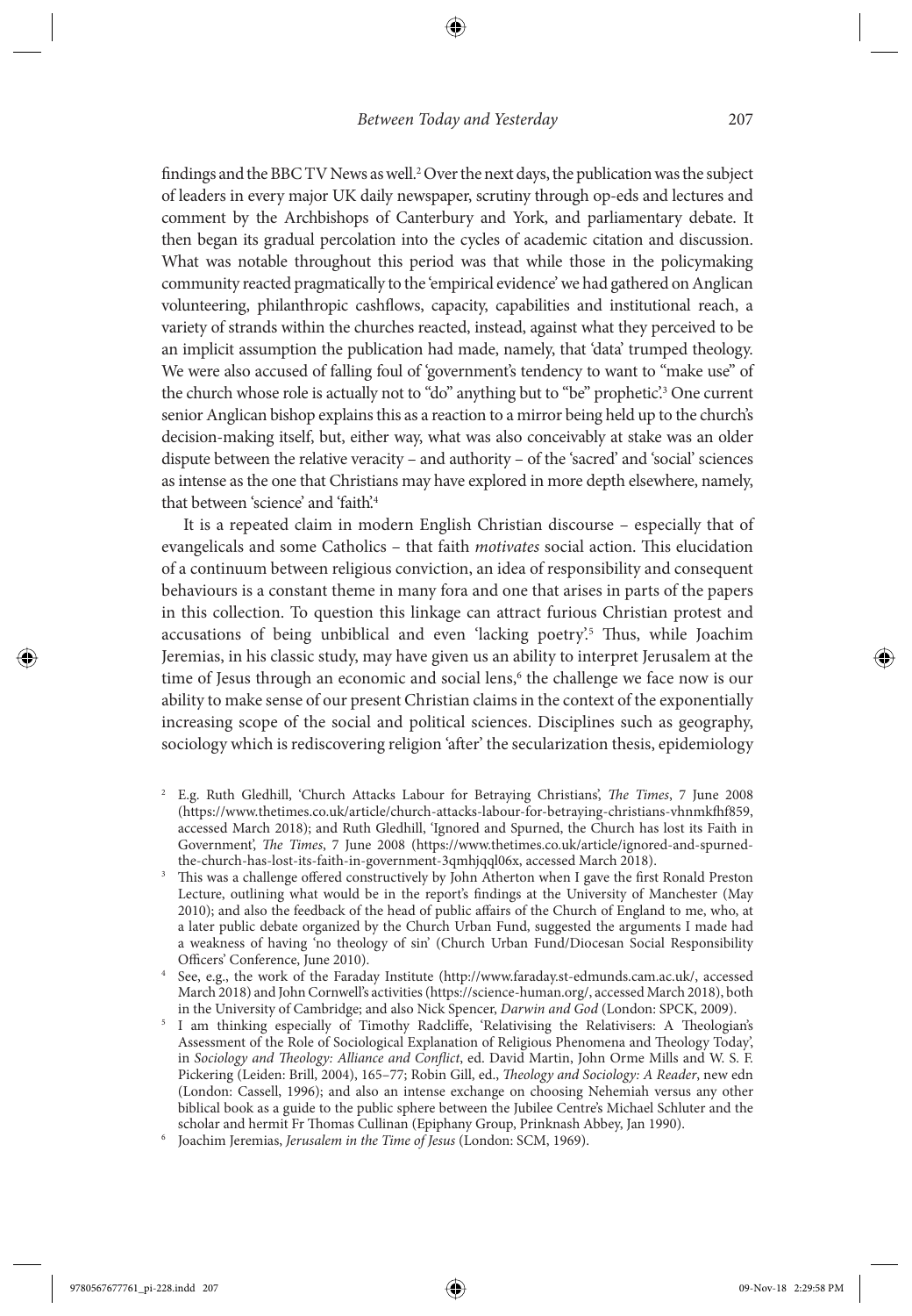and psychology offer insights today previously unavailable to the churches and their scriptural scholars. Collectively, they are as widely, if not more widely, read than academic theology, and together they form a body of knowledge more likely to shape the perceived decisions of firms, governments, anti-poverty agencies and even the accounting functions of the churches than 'theology' or 'faith' as such. This is not just a feature of secularity but a concrete question of confidence in interpretive power. It might just be, then, that the things we know now about societies leave biblical texts more at risk of being rooted to the spot of the spaces and places from which they arose and the Christian social tradition not much more distinctive than, in effect, risking aping whatever the social structures and government habits in which they find themselves happening to be – all while protesting forcibly its unique ability to 'motivate' in modern times.<sup>7</sup> By avoiding the issue that Christian behaviour is conceivably indistinguishable from other behaviours, the Christian narrative weakens itself.

 By way of example, in this context, the energetic turn in government, business and the academy to behavioural science, in general, and behavioural economics, in particular, seems to me to present evidence which begins to undermine much of the way Christians talk about poverty and public life. Behavioural economists contend that in contrast to linear relationships between ideas and behaviour, and *contra* rational choice theory of private choice or class preference – or, for that matter, 'faith' provoking or motivating 'action' – human decision-making and behaviours are the product of the intense aggregation of information conditioned by default perspectives on sources of trust, time, institution and (s)pace. Thus, famously, at Schipol airport in Amsterdam, exhortation to the common good, inspiration to higher social norms and incentivization applied to the problem of the cleanliness around male urinals of Amsterdam's busy airport had no observable impact on outcomes or choices of the male users of the facilities. Ultimately, the painting of an ergonomically placed fly upon the ceramics seemed strikingly to provoke just such a fundamental change in behaviour as male users were 'nudged' to direct fluid flows to points in the urinal which would maximize liquid capture and minimize cleaning costs round and about.<sup>8</sup> In policy terms, this is the source of the current requirement, while applying for a UK driving licence, to declare an intention or otherwise to become an organ donor. In theological terms, the success of nudge in the face of the failure of so many other approaches is a kind of decimation of the claim that 'faith motivates' (and trumps other variables) alone while undermining a raft of enduring Christian strategies to inspire behaviour change.

 $\textcolor{blue}{\textcircled{\star}}$ 

<sup>7</sup> See the special edition of *Public Money and Management* 29 (2006), ed. Francis Davis; and Francis Davis. 'The English Bishops, Caritas and "Civic Prophecy" after the 2010 Papal Visit', in *Catholic* Social Conscience: Reflection and Action on Catholic Social Teaching, ed. Keith Chappell and Francis Davis, revised edn (Leominster: Gracewing, 2011), 129-45.

Richard H. Thaler and Cass R. Sunstein, *Nudge: Improving Decisions about Health, Wealth and Happiness* (Harmondsworth: Penguin, 2009); Ben Chu, 'Father of "Nudge Theory" Richard Thaler wins 2017 Nobel Prize in Economics' Independent, 9 October 2017 (https://www.independent. co.uk/news/business/news/richard-thaler-nobel-prize-in-economics-winner-2017-behaviouraleconomics-nudge-theory-a7990291.html, accessed March 2018); the government Behavioural Insights Team website ( http://www.behaviouralinsights.co.uk/ , accessed March 2018); and the 2010 launch of a specialist and far-reaching programme at Warwick Business School ( https://warwick. ac.uk/fac/soc/wbs/subjects/bsci/ , accessed March 2018).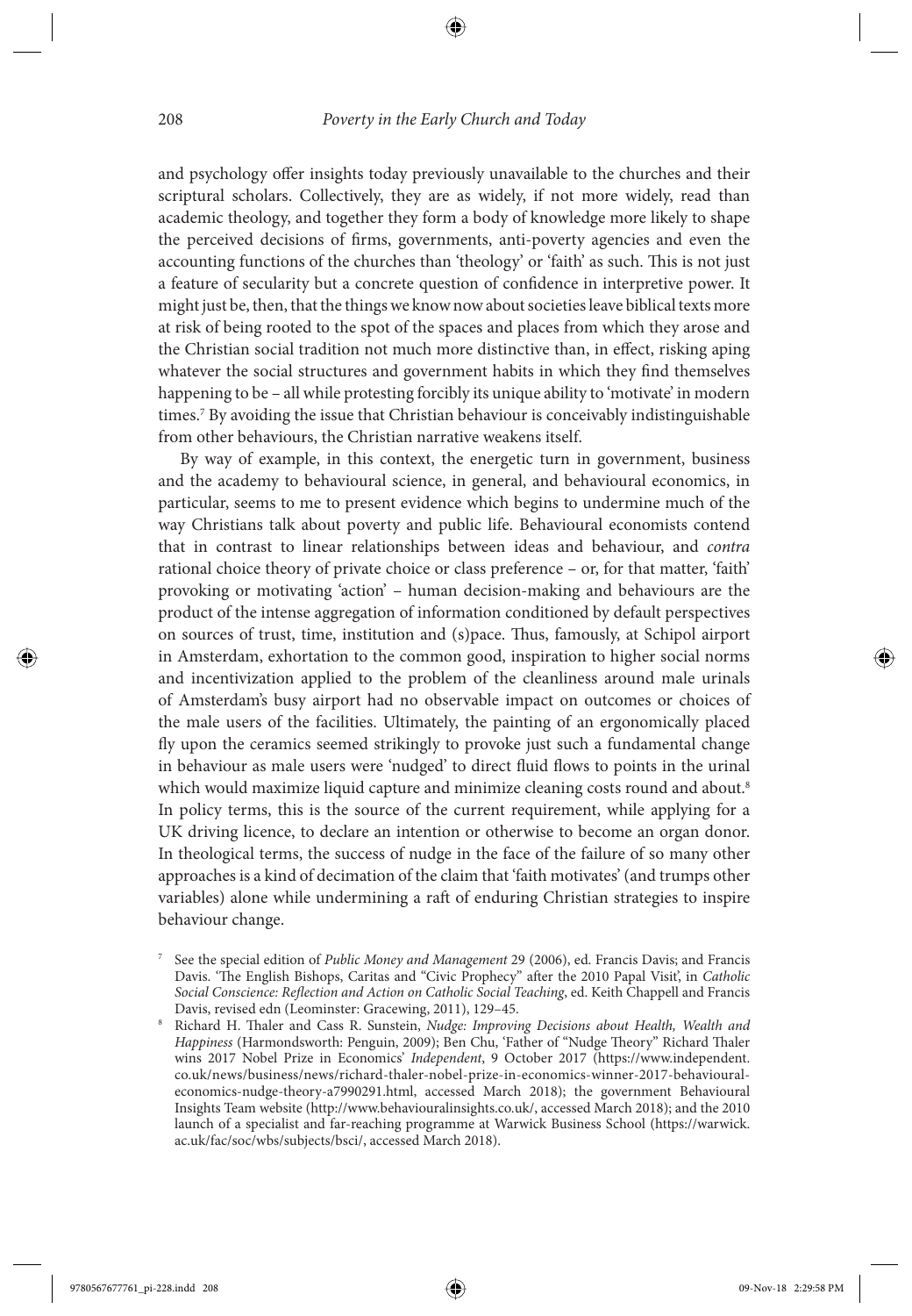Indeed, modelling that which did not work at Schipol airport, modern churches trail-blaze exhortation as a biblical norm for idea change leading to behaviour change – they call it preaching. Meanwhile, much economic analysis emerging from church headquarters regarding the 'common good' has a tendency to draw on classical economic frameworks even while claiming theological authority for new insights into human behaviour and flourishing.<sup>9</sup> It happens with 'fresh expressions', too, when language about the need for intense spiritual conversion as the best next step for human flourishing is as often unreflectively combined with success criteria for evangelism uncritically adopted from the performance standards of trading institutions. One friend remarked to me recently that listening to the leaders of the pentecostal network Pioneer and the conservative Catholic Bishop of Portsmouth speak of outreach was like 'sitting in a sales strategy meeting at work'.

 What is at stake here is the very possibility and idea of 'believing' conversion leading to concrete action when aggregation, belonging and other factors may be greater shapers of what may be possible or proceed from 'believing'. Evidencing 'what really works' is important, then, if benefaction, service and responsibility are to be concretely sustained, for 'faith' alone may tell us little. There is a risk in not doing such ground work in seeking to learn from our old history of service to, with and alongside the poor. It is that, in order to seek to make our prior models of analysis fit, we uncritically assume the traction of ideas, the agency of persons, the shaping of geographies, the relationality of choices or the presence of a grounded spirituality, where all those relationships have actually been split asunder by the complexity of contemporary society, by unnamed commodification and by behavioural insights that shred our pathways to authoritative insight. More work needs to be done here at the interface of the social, economic and political sciences, theology and the Bible, for it is likely that something is being lost to us 'today' that was available to us 'yesterday' and that some things available 'today' mean that old history and language are under pressure.

This difficult tension of discernment through religious eyes between the 'is' of the contemporary arena and the 'ought' of Scripture and tradition and our own narratives is helpfully exemplified in the encounter with the institutions, social forces and extreme complexity of step-change global urbanization. It is to this that I shall now turn.

#### Cities, complexity and urban bias

 One of the great changes between the collation of the New Testament and the death of St Francis of Assisi was the emergence of the effervescing urban arena and its growth to large scale. And in the era between St Francis and the present ministry of Pope Francis, humanity became a majority urban species, and the first cities of more than ten million inhabitants came in to view. Most of us now live in cities. An increasing number of us

<sup>9</sup> For extended discussion of this conundrum, see Davis 'English Bishops'; Davis, Paulhaus and Bradstock, *Moral but No Compass* .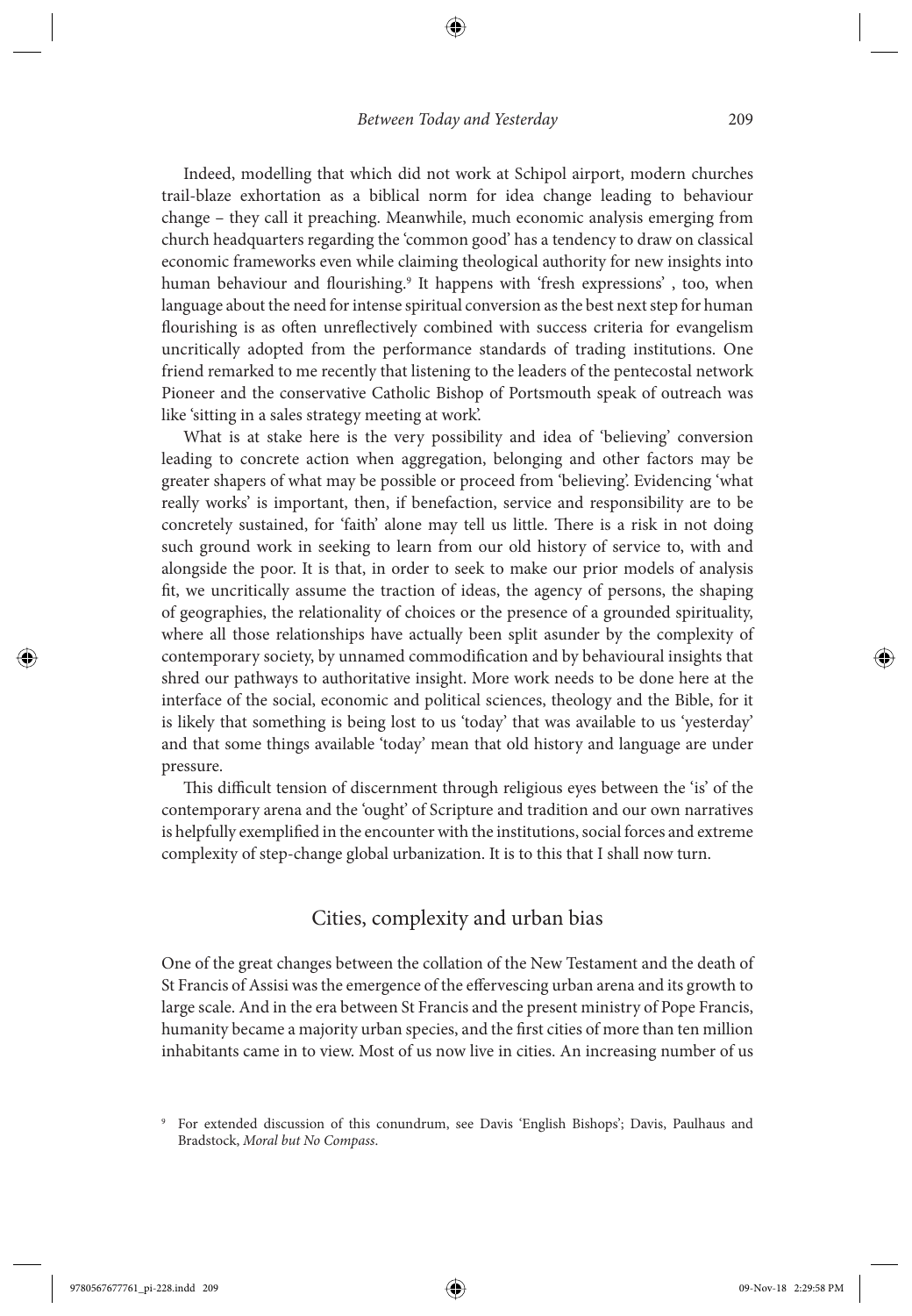on every continent live in megacities, and, not least on mainland China, the size and number of cities continues to grow exponentially.

 Modern cities as social constructs, of course, are absent from the Bible. Nor are they as clearly spatially and architecturally stratified as the first European ones that St Francis may have walked. Nor any longer can their conflagration of so many varying forces and populations easily have them located as beacons of modernity and so described as 'secular'.<sup>10</sup> For modern cities can be suggested to live beyond the normal confines of time and space being simultaneously pre-modern, modern and post-modern: trading 24/7 they are the meeting points of diasporas, global supply chains, telecommunications and the arrival and dispersal of new DNA chains and diseases. They are the hiding points of the most traditional and radical interpretations of religious traditions. They are the outing points of the most liberal and unconstrained choices of lifestyle, sexual and gender preferences. They are the new agents of diplomacy whose hard and soft power outstrips some national governments subverting claims to sovereignty with which many of us have grown up, and upending hierarchies of decision-making with which, especially, episcopal denominations are comfortable.

 If Jesus and Mary came looking for an inn in modern Karachi, its swirling scale might both offer sheep to slaughter from familiar pens cobbled together on the roadside in the traditional manner while requiring digital literacy and access to credit to lock down a room for the night.<sup>11</sup> Indeed, as refugees or travellers they might have had it harder still: while the international refugee support community is much designed around rural 'camps', the slums, streets and tiny apartments of urban centres are as likely to house those fleeing now as those settled. Politically, such economic reach and population concentration can trigger new political behaviours on the part of elites, behaviours which privilege the political accommodation of those 'virtually' present through financial and trading systems and bodily present, by proximity, at the expense of rural domains that cannot present such a threat (or source of revenue) to those elites. If, in response to tiny, or even unexpressed, personal preferences an incoming user of a website can encounter – without knowing – thousands of personalized points of change in their customer journey at a bank whose 'branch' is on the same road – whose data is in the cloud and whose technicians are abroad – without ever speaking with or meeting a person how do we see the embodiment of human community, family, home?

<sup>&</sup>lt;sup>10</sup> The classical study here is Harvey Cox, *The Secular City: Secularization and Urbanization in Theological Perspective* (New York: Macmillan, 1966), which the author has revisited more recently: Harvey Cox, *The Secular City: Secularization and Urbanization in Theological Perspective*, new edn (Princeton, NJ: Princeton University Press, 2013). See also 'Disability Inclusion', *The Ruderman Foundation* ( https://rudermanfoundation.org/programs/disability-inclusion/ , accessed

March 2010). 11 For the digitization of erstwhile offline services in Karachi, see the striking work of Seed Ventures ( http://seedventures.org/ , accessed March 2018). On a recent visit to Karachi, I was struck by the juxtaposition of livestock and high-tech dwellings, refugees and local ventures and discussed this with the Governor of Sindh at meetings hosted by Seed ( https://farazkhan.org/portfolio-items/ meeting-with-governor-of-sindh-mohammad-zubair-today-with-our-keynote-speaker-of-thefuture-summit-prof-francis-davis-uks-ministerial-adviser-on-inclusive-enterprise-professor-ofinnovation-at-st/, accessed March 2018).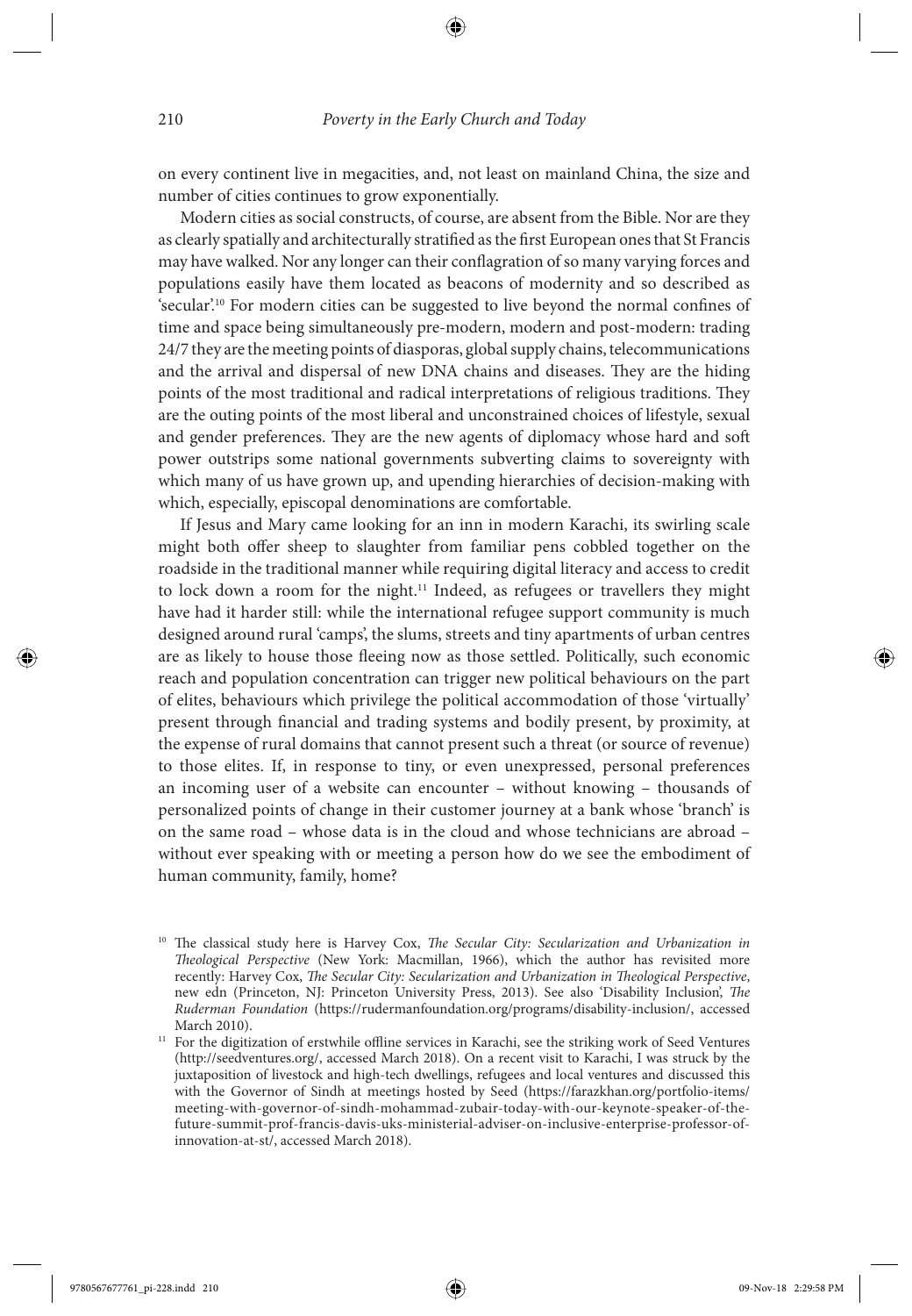Many issues, from the use of advanced digital strategies to shape urban life – in shorthand, termed 'smart cities' technology<sup>12</sup> – to the presence (or lack) of planning policy, to the function of architecture to the simultaneous concentration and dispersal of resources, to 'who' the poor are, 'where' they are and 'how' they might be 'cared' for, take on new dimensions as these spaces that are not physical places as we have known them. Indeed, they now are places which blend across time and space, spreading and developing their claims to ground the terrain on which humanity plants (or unhinges) itself.

 Combined with the insights, trading opportunities and the traction of big and open data, these factors play out to leave the church under pressure once again as much as any other institution or community. For 'yesterday' Christ could share a language, geography, conversation, even with his oppressors, while today the urban age forces only fluidity into movement. Even if the church had committed to run with 'evidence' like that described above, it might, like others, find it impossible to gather it meaningfully.

This is unsurprising: the first urbanization of the medieval age eventually required the innovation of mendicant preaching sustained through new religious orders such as the Franciscans and Dominicans, so forcing a reshaping of the monastic structuring of the church on the urban outskirts and enabling that which was new to be really heard. Modern urbanization will require step changes in the form of mission as great, if not greater. For all the many Christian claims to ideas and motivation by believing, the institutions they create to embed those new efforts will be crucial.

#### Ideas, institutions and 'relationality'

 As lines are blurred and silos built up and complexity slides so many information and decision points away from personal view, a certain kind of 'rigorous understanding' recedes for 'contingency' is the new norm everywhere. As a result, a kind of uncertain panic emerges for some Christian leaders used to certainty, and, in response, I want to suggest that we repeatedly risk trying to bottle five-pint-size challenges in quart-size pots.

 So, a pentecostal fellowship of 2,000 members may wish to 'shed light' on 'the dark places of the city', may seek to 'transform relationality in our nation' and 'liberate the poor from the burden of debt'. Nevertheless, in response to these conceivably structural challenges found at complex scale, their first steps are all organized at a level they can touch and in a geography to which they can drive – namely, their own 'congregation'. Even in the Catholic case, where the enormous Caritas federation of agencies sits alongside the official *ecclesia*, they do so organized at the 'congregation' level first – and one way of interpreting Pope Benedict's approach to these bodies was to understand his key teaching letter on Catholic charity as much as an attempt to

↔

<sup>&</sup>lt;sup>12</sup> The Royal Institute of Chartered Surveyors discuss tech and 'smart' dimension cities at http://www. rics.org/uk/knowledge/glossary/smart-cities/ (accessed March 2018); see also the IBM Smarter Cities Challenge ( https://www.smartercitieschallenge.org/ , accessed March 2018).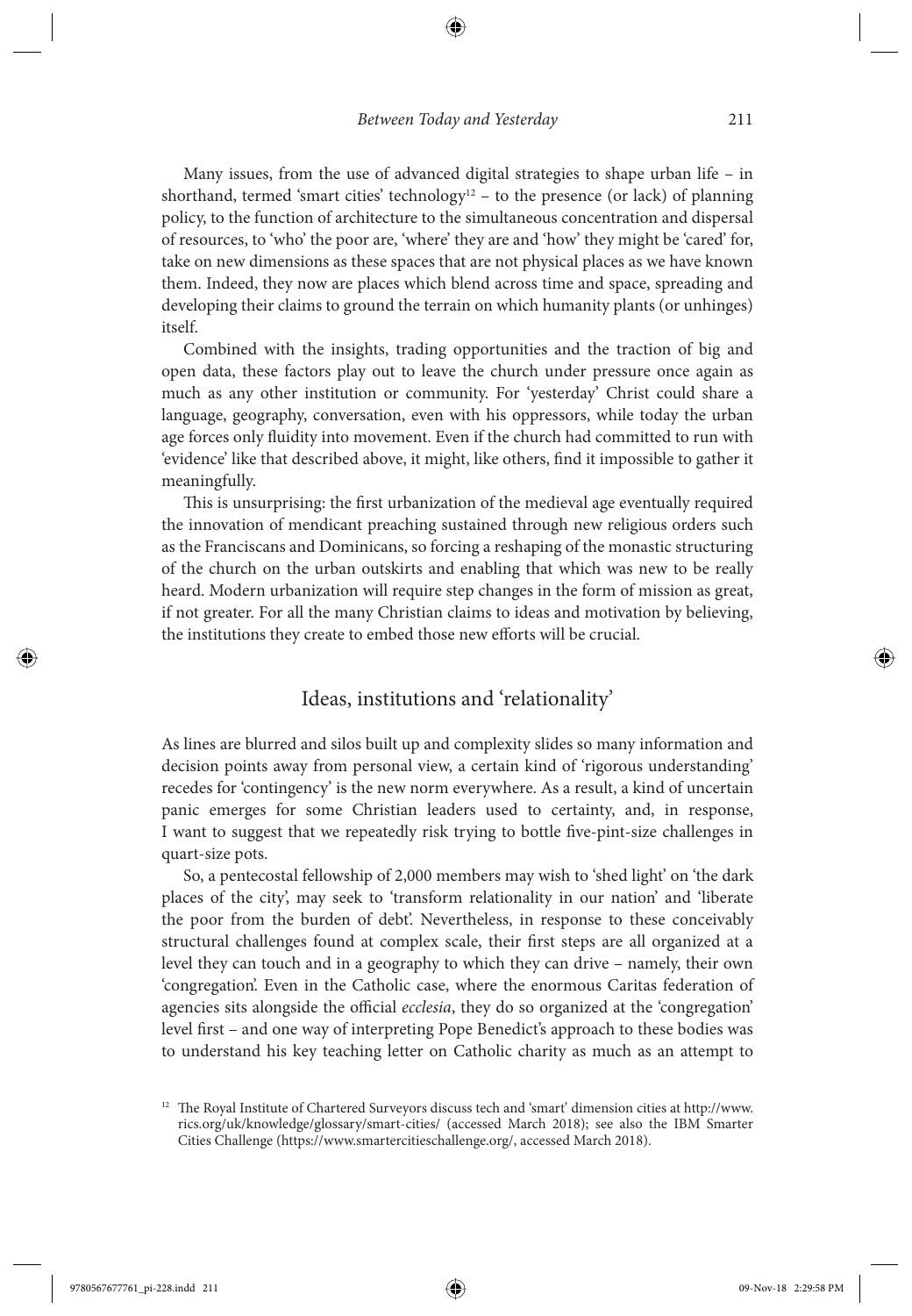⊕

bring them under episcopal control at the micro level as to constrain actions at large scale.<sup>13</sup> Indeed, in our debates surrounding one of the papers in the present collection, it was suggested by one interlocutor that to move beyond the congregational was to create a 'para-church' realm of institutions that would under-mine relationality and personal conversion.

 I wonder here if a few things are going on which, in order to make good our solidarity with the weakest today, we need to work harder at surfacing.

 First, it is not clear to me that the Christian defaults to shorthand ideas such as 'relationality' or the rhetorical device of 'the common good' offers any assistance in discerning our current context or future actions. Rather, it can simply shrink unfathomable complexity to comprehensible scale – to seemingly put the 'genie' back in the bottle, to make our theology cope again, not least by linking it to a metaphor of congregation. Thus, 'spiritual redemption' and congregationalism at the expense of community renewal and engaging at institutional scale is easier to handle, while also not challenging any ecclesiologies or patterns of power within and around the churches that have been carried forward from the past. Moreover, it is ironic, for, while it is grasped, controlled and brought to a 'relational' scale of insight, actions that are associated with it are often allocated with ever more energetic ideas and descriptions of meaning, purpose and spiritual significance. Thus, a church might claim to be 'remaking' a whole city in the light of Christ, while its city civic leadership thinks it simply opened a Free School for twenty and a community project with a turnover of about 0.000001 per cent of the local hospital, let alone the urban care system.

 We have touched not only on behavioural economics already but also on the choices emanating from its insights as they encounter institutions and organizations that mediate religion, that shape culture, that unlock and mitigate social and spiritual impacts. We know that the 'same' Christian message preached by a pentecostal pastor has varying meanings in contexts as diverse as, say, the slums of Lusaka, the rural areas of the Zambian North and railtrack-side rallies in Livingstone on the Zimbabwe border. Intense financial centralization within the Mormons sheds a new light on 'local missions', while the third-world-ization of many Catholic religious orders and the South Americanization and Africanization of the US-centric Assemblies of God essentially mean the increasing capture by the Global South of Christian assets and institutions closely held for centuries in the Global North. Indeed, the 'same' Christian idea reaching the bureaucracy of Sierra Leone or Khartoum is not only *not* the same in its implications, but the actions that flow from it ought not to be the same as each other or those, say, in London or Dallas. Institutions – management – matters.

 Further, of course, it is not only doing something at scale that is the answer. 'Relationality' and 'the common good' may be quick fixes of language that help us avoid tough policy and leadership decisions, but so is the shorthand reach for fashionable new 'liberations' being offered to the societies in which the church finds itself. Those facing female genital mutilation (FGM), human slavery and severe disability, for

<sup>&</sup>lt;sup>13</sup> This would be my response to Pope Benedict XVI, On the Service of Charity (http://w2.vatican.va/ content/benedict-xvi/en/motu\_proprio/documents/hf\_ben-xvi\_motu-proprio\_20121111\_caritas. html, accessed March 2018).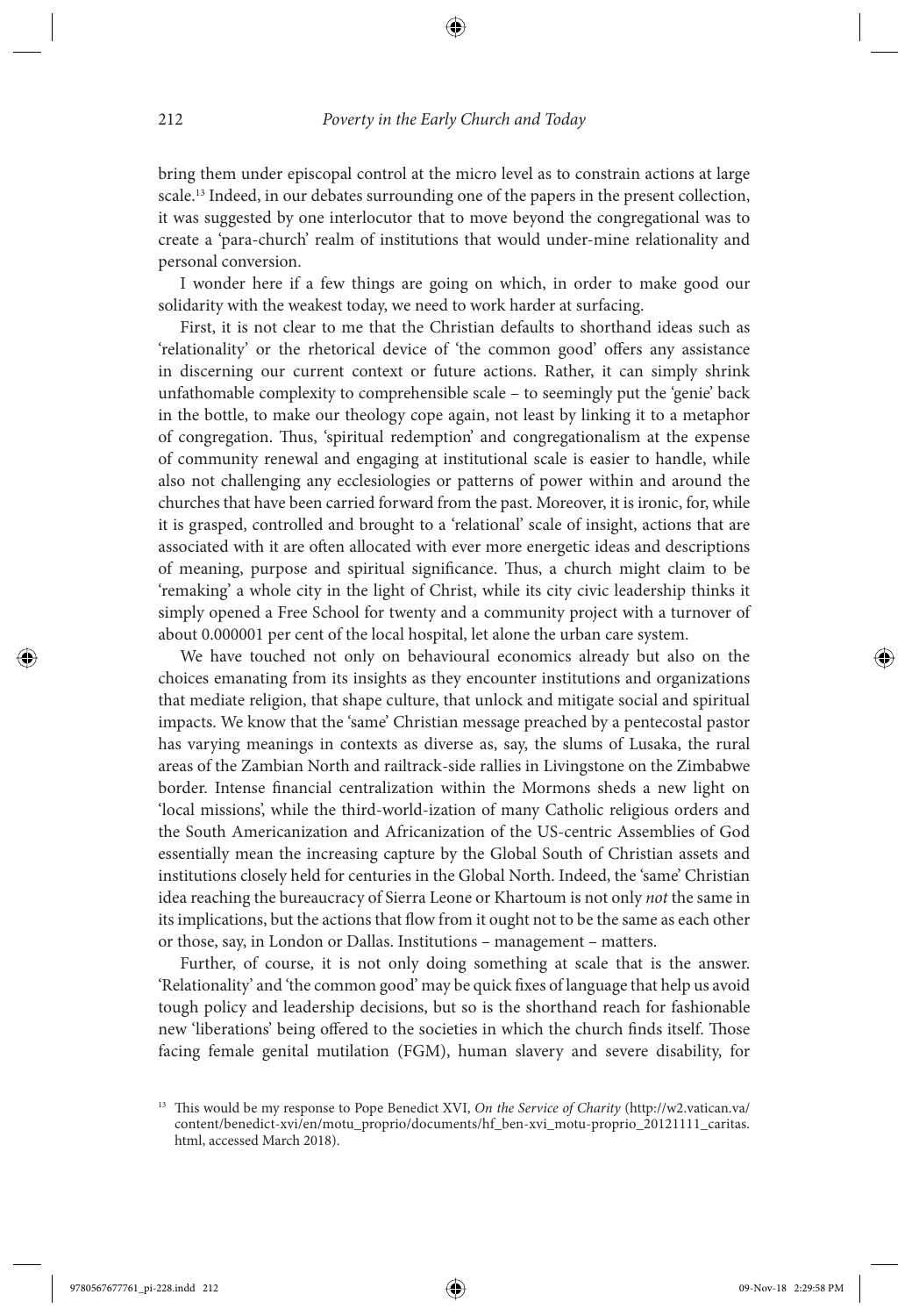example, have had as hard a time gaining traction for their voice within the mainline churches as within mainstream society, even while the liberal West has been loosening the legal shackles on the freedoms to be enjoyed by women and gay people in general.

 In short, the tendency towards the avoidance of hard-headed institutional assessments can leave the poor being presented as 'liberated' by 'relationality' or 'set free' by the common good but practically untouched, unaided or unmobilized as the shape, scale and form by which the church sets out to respond, and the locations in which it speaks, are inadvertently limited by that which went before or by that which is currently fashionable in wider culture.

This not only constrains the church's service and public engagement, but it also has devastating impacts on its own self-understanding. For what we know about the churches today is that they have struggled to bring the good news.

#### Mind, disability, poverty and the body of Christ

 Nowhere is the mismatch between the capabilities of how we use Scripture, the context in which Jesus lived, the contingencies of today, the constraints in our assessment of need, the position of the poor and the risky tendency to weak institutional analysis better shown than when we turn to the huge swathe of humanity who live with disability and mental ill health: according to the World Health Organization, one in four of humanity will live with a mental illness in our lifetimes. 14 An increasing number of us will experience post-partum, dementia- or trauma-related psychosis, in addition to those with environmental and genetic triggers. In total, about a billion people have disabilities, about 15 per cent of the globe's population, and, despite the weakness of some data, we know that many disabilities and conditions have global prevalence.

 Christianity, of course, is a religion whose God had been disabled by trauma by the time he was lifted on to the cross. Subsequently pierced in the side and above the wrists with his legs probably broken, no matter what one Gospel says, he would have been laid in the tomb. Three short days later, he would have needed a wheelchair and a trauma counsellor were it not for the miracle of the resurrection. Those who had watched his demise were still in shock. Our God, by this account, is a disabled God and only 'deserved' those disabilities if we strangely accrue to Christ a power of 'choice' born of New Right political economy rather than biblical norms. 15

This presents the Christian Church with some challenges. The last and present popes have only used the term 'schizophrenia' in relation to the human tendency to spiritual inconsistency and never in relation to the lived experience of psychosis. Across the Global South, draconian mental health laws – often inherited from colonial 'lunacy' legislation – which permit the sterilization and imprisonment of disabled women have been met with silence by church leaders while the failure of church hospitals



<sup>&</sup>lt;sup>14</sup> WHO, 'Mental Disorders Affect One in Four People' (http://www.who.int/whr/2001/media\_centre/ press\_release/en/, accessed March 2018).<br><sup>15</sup> This was the contention of Margaret Thatcher in her speech to the Church of Scotland General

Assembly (21 May 1988) (https://www.margaretthatcher.org/document/107246, accessed March 2018).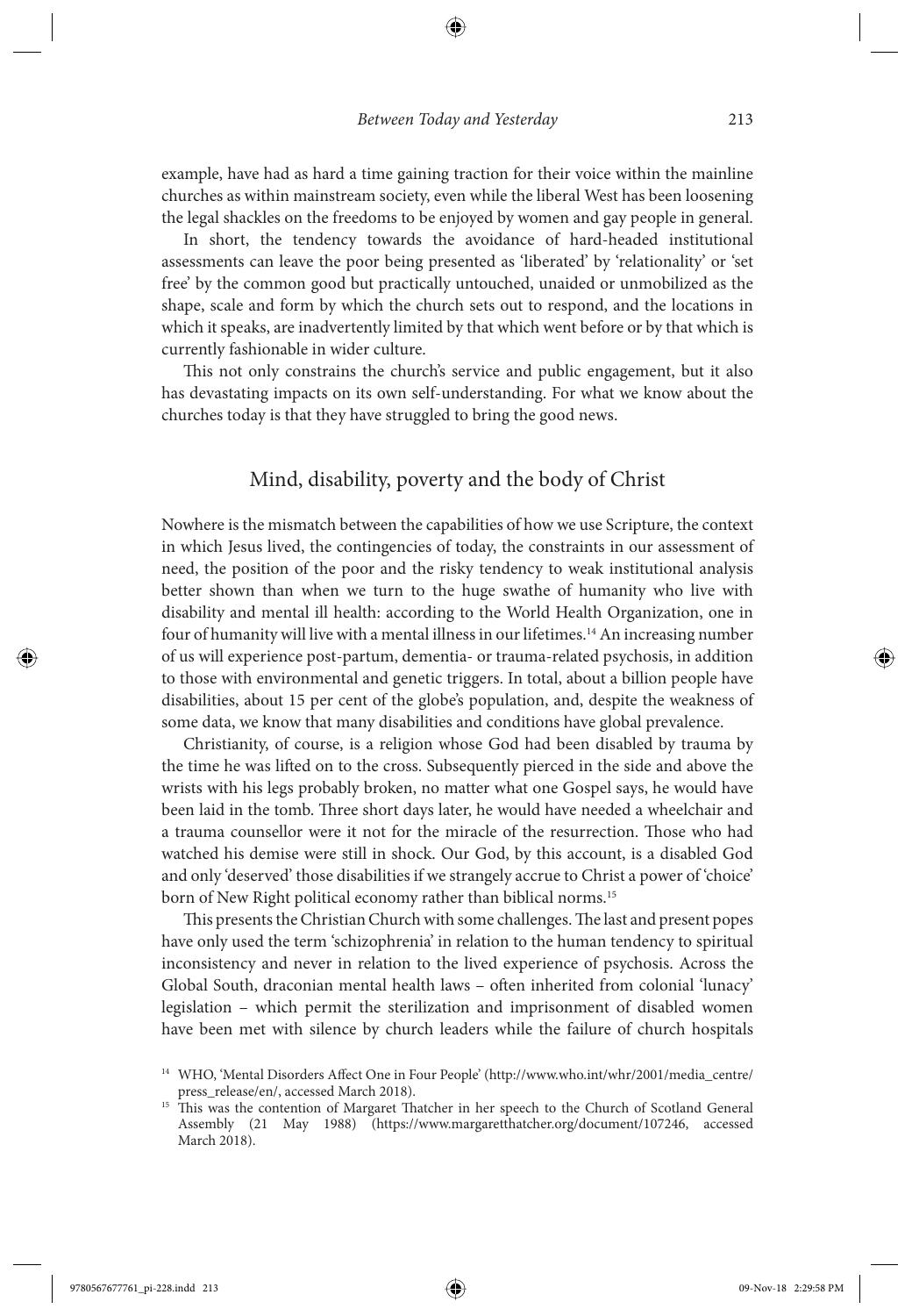⊕

to consistently train nurses with mental health specialisms, psychiatrists and those seeking to specialize in disability are as marked as in any other community or serviceproviding contexts.

This is not surprising, as my researchers and I have been unable to find a single bishop of any denomination in the English-speaking world who was openly disabled on the day of appointment. In the wider church there are exceptions, with Joni Erikson Tada in evangelical circles and an eminent American Benedictine Abbot, but the omission in leadership becomes embedded across the church the further we look. Recently, I observed to an eminent Catholic canon lawyer that it struck me as a shame that the code of canon law had for many centuries found it difficult within its heart to permit those with disabilities to even *apply* to train for the priesthood. 'Think', I said, 'of the squaddie whose hands have been bombed away in Afghanistan, who found God as part of his recovery and wants to serve as priest. The response from this totally compassionate person was that 'it was obvious, because without hands there was no way you'd be making the consecration [of the bread and wine at Mass]'. The body of Christ, it seems, is and ought to be as beautiful as the magazine covers it often decries as representing a decadent culture. Worse still, it is statistically more likely than almost any other institution and indeed even more likely than the secular world to exclude disabled people and those with mental ill health from its pathways of decision-making and ministry. Legal challenges to Gurdwaras alleging discrimination, and the heavy lifting which Boston's Ruderman Foundation has had to do to reshape Jewish attitudes to disability,<sup>16</sup> suggest that might be a wider religious problem too. This is especially so when a growing number of those who are disabled have been saved from termination by mothers resisting cultural norms and by medical advances that permit birth at an earlier phase of gestation, but with likely complications in the long term. In this context, this gulf in awareness and discourse is all the more striking in those denominations who speak of disability rights in the womb as part of pro-life political strategies.

The conundrum here may be one that touches on a wider question that we might wish to explore as we build on the papers in the present collection, namely, the question of how much agency the excluded have, whether the Church is open to reshaping and repurposing itself in the light of their experience and what the consequences might be for practical and other responses with the shifted paradigm of knowledge and insights that co-creation might unlock. Pentecostal and charismatic Catholic and other mainstream Christian responses to disability are only rarely in the realm of rights but are most often associated with pity, healing and subject status. Catholic dioceses speak of the 'sick and the disabled', pastoral letters on disability focus on care, not empowerment, and the language, habits and symbols of pilgrimage – especially to seek 'cures' – have ambiguous and possibly pernicious impacts on the ability of those made in the image of the disabled God to seize the significance of the potential in their own resurrection. With disability and severe mental ill health, we seem to be encountering

<sup>&</sup>lt;sup>16</sup> 'UK Gurdwara Sued over Discrimination against Disabled', *Daily News and Analysis* website ( http://www.dnaindia.com/world/report-uk-gurdwara-sued-over-discrimination-againstdisabled-2074664, accessed March 2018); more broadly, see The Ruderman Foundation (http:// rudermanfoundation.org/, accessed March 2018).